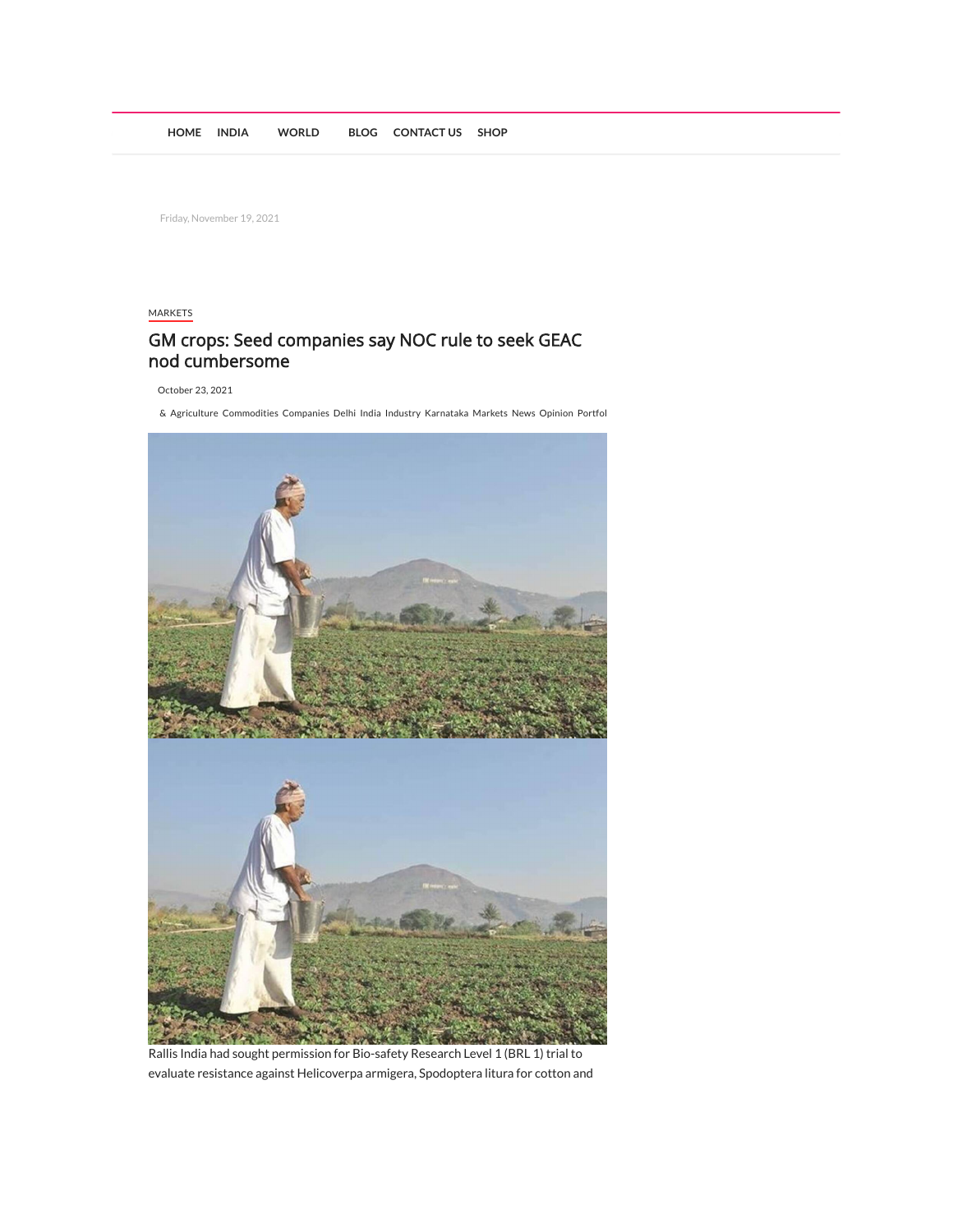Domestic seed technology developers have complained that the government has effectively halted field trials of genetically modified (GM) crops in the country via new rule.

The new norm makes a no-objection certificate (NoC) from the state government concerned mandatory to approach the regulator, Genetic Engineering Appraisal Committee (GEAC), for permission to conduct the trials.

## Related News

"Earlier, the GEAC was approving trial of a GM crop following which companies were approaching state governments for NoC based on that approval for field trials. Now, a company may not have any substantial evidence to seek permission for first stage confined field trials from a state," said a source. He also drew attention to a recent Karnataka government decision to seek public comments on allowing field trials of GM crops.

In July, [Rallis](https://www.financialexpress.com/market/stock-market/rallis-india-ltd-stock-price/) India, a Tata group company, had applied for NoC from the Karnataka government for confined field trials for maize and cotton in one acre, each during 2021-22 and 2022-23 in collaboration with Dharwad and Raichur agriculture universities. But the state government's apex committee on GM crops decided to put it in public domain for feedback.

"The new rule is an unfortunate development, which will make life very difficult for the already beleaguered agri biotech industry," said Ram Kaundinya, director general of Federation of Seed Industry of India (FSII). Scientific assessment of technologies should be carried out by scientists through scientific trials and not through public opinion since the public do not have any idea of the technology, he said.

"This will become a political process rather than a science-based process and will practically put the entire agri biotech industry's efforts and investments on hold. The ultimate sufferer will be the farmer," Kaundinya said.

Rallis India had sought permission for Bio-safety Research Level 1 (BRL 1) trial to evaluate resistance against Helicoverpa armigera, Spodoptera litura for cotton and Spodoptera frugiperda for maize. Also, the trial was to evaluate tolerance to herbicide glyphosate in both crops, industry sources said.

"Obtaining NoC from states prior to consideration of application by GEAC for permitting BRL1 and BRL 2 trials is a retrogressive and rather counter-productive step. Such trials must be conducted only at the designated sites under the technical supervision of institute monitoring committee," said R S Paroda, a former director general of the Indian Council of Agricultural Research (ICAR).

Pointing that field trials with the consent of state government is not at all justified, Paroda said there is a need to provide enabling environment to scale innovations through scientific experimentation rather than complicating the existing regulatory system.

According to Deepak Pental, former vice-chancellor of Delhi University who had developed a GM mustard variety that was not approved for commercial cultivation, the government should consider a better method than NoC. Pental suggested to